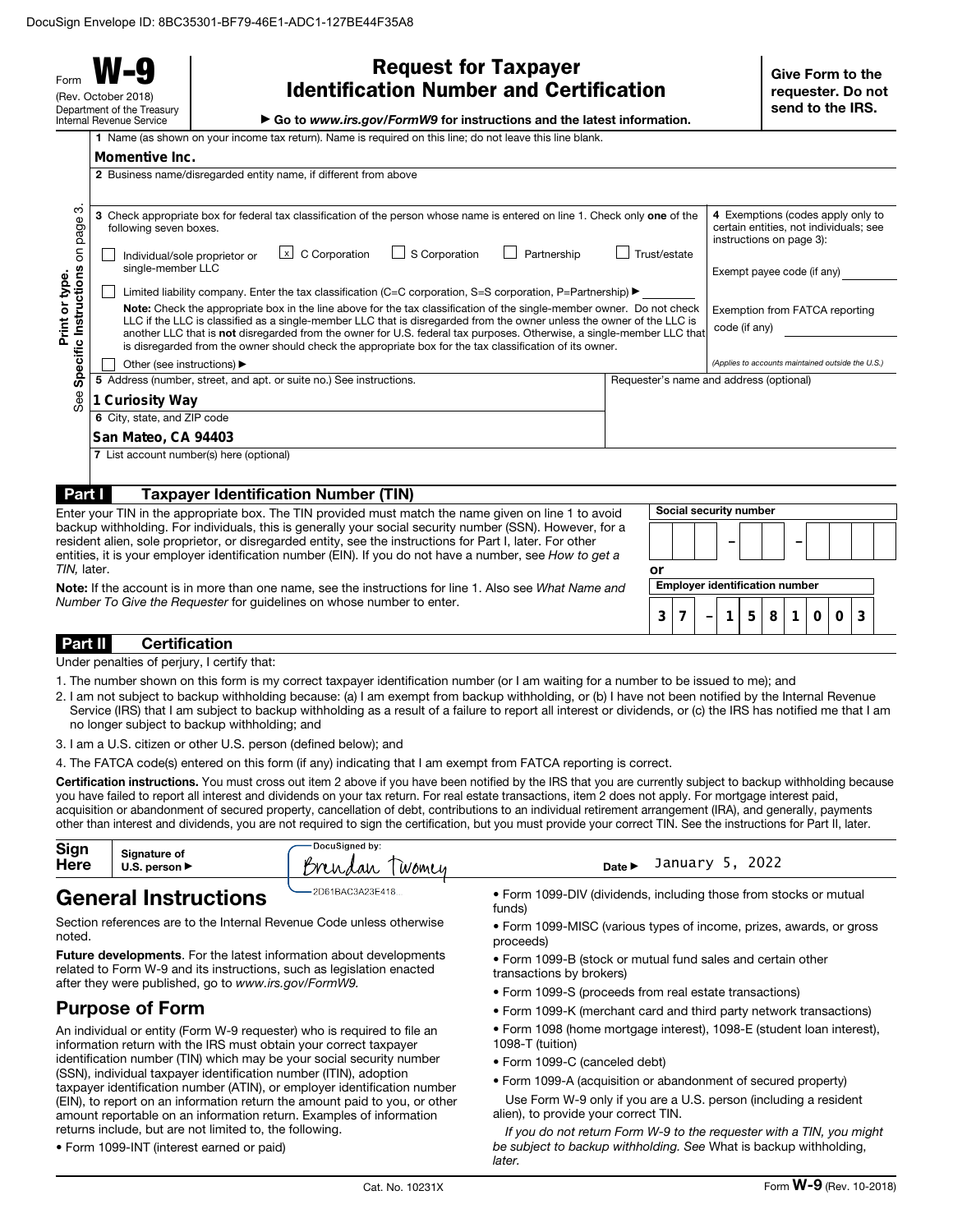By signing the filled-out form, you:

1. Certify that the TIN you are giving is correct (or you are waiting for a number to be issued),

2. Certify that you are not subject to backup withholding, or

3. Claim exemption from backup withholding if you are a U.S. exempt payee. If applicable, you are also certifying that as a U.S. person, your allocable share of any partnership income from a U.S. trade or business is not subject to the withholding tax on foreign partners' share of effectively connected income, and

4. Certify that FATCA code(s) entered on this form (if any) indicating that you are exempt from the FATCA reporting, is correct. See *What is FATCA reporting,* later, for further information.

Note: If you are a U.S. person and a requester gives you a form other than Form W-9 to request your TIN, you must use the requester's form if it is substantially similar to this Form W-9.

Definition of a U.S. person. For federal tax purposes, you are considered a U.S. person if you are:

• An individual who is a U.S. citizen or U.S. resident alien;

• A partnership, corporation, company, or association created or organized in the United States or under the laws of the United States;

• An estate (other than a foreign estate); or

• A domestic trust (as defined in Regulations section 301.7701-7).

Special rules for partnerships. Partnerships that conduct a trade or business in the United States are generally required to pay a withholding tax under section 1446 on any foreign partners' share of effectively connected taxable income from such business. Further, in certain cases where a Form W-9 has not been received, the rules under section 1446 require a partnership to presume that a partner is a foreign person, and pay the section 1446 withholding tax. Therefore, if you are a U.S. person that is a partner in a partnership conducting a trade or business in the United States, provide Form W-9 to the partnership to establish your U.S. status and avoid section 1446 withholding on your share of partnership income.

In the cases below, the following person must give Form W-9 to the partnership for purposes of establishing its U.S. status and avoiding withholding on its allocable share of net income from the partnership conducting a trade or business in the United States.

• In the case of a disregarded entity with a U.S. owner, the U.S. owner of the disregarded entity and not the entity;

• In the case of a grantor trust with a U.S. grantor or other U.S. owner, generally, the U.S. grantor or other U.S. owner of the grantor trust and not the trust; and

• In the case of a U.S. trust (other than a grantor trust), the U.S. trust (other than a grantor trust) and not the beneficiaries of the trust.

Foreign person. If you are a foreign person or the U.S. branch of a foreign bank that has elected to be treated as a U.S. person, do not use Form W-9. Instead, use the appropriate Form W-8 or Form 8233 (see Pub. 515, Withholding of Tax on Nonresident Aliens and Foreign Entities).

Nonresident alien who becomes a resident alien. Generally, only a nonresident alien individual may use the terms of a tax treaty to reduce or eliminate U.S. tax on certain types of income. However, most tax treaties contain a provision known as a "saving clause." Exceptions specified in the saving clause may permit an exemption from tax to continue for certain types of income even after the payee has otherwise become a U.S. resident alien for tax purposes.

If you are a U.S. resident alien who is relying on an exception contained in the saving clause of a tax treaty to claim an exemption from U.S. tax on certain types of income, you must attach a statement to Form W-9 that specifies the following five items.

1. The treaty country. Generally, this must be the same treaty under which you claimed exemption from tax as a nonresident alien.

2. The treaty article addressing the income.

3. The article number (or location) in the tax treaty that contains the saving clause and its exceptions.

4. The type and amount of income that qualifies for the exemption from tax.

5. Sufficient facts to justify the exemption from tax under the terms of the treaty article.

**Example.** Article 20 of the U.S.-China income tax treaty allows an exemption from tax for scholarship income received by a Chinese student temporarily present in the United States. Under U.S. law, this student will become a resident alien for tax purposes if his or her stay in the United States exceeds 5 calendar years. However, paragraph 2 of the first Protocol to the U.S.-China treaty (dated April 30, 1984) allows the provisions of Article 20 to continue to apply even after the Chinese student becomes a resident alien of the United States. A Chinese student who qualifies for this exception (under paragraph 2 of the first protocol) and is relying on this exception to claim an exemption from tax on his or her scholarship or fellowship income would attach to Form W-9 a statement that includes the information described above to support that exemption.

If you are a nonresident alien or a foreign entity, give the requester the appropriate completed Form W-8 or Form 8233.

## Backup Withholding

What is backup withholding? Persons making certain payments to you must under certain conditions withhold and pay to the IRS 24% of such payments. This is called "backup withholding." Payments that may be subject to backup withholding include interest, tax-exempt interest, dividends, broker and barter exchange transactions, rents, royalties, nonemployee pay, payments made in settlement of payment card and third party network transactions, and certain payments from fishing boat operators. Real estate transactions are not subject to backup withholding.

You will not be subject to backup withholding on payments you receive if you give the requester your correct TIN, make the proper certifications, and report all your taxable interest and dividends on your tax return.

#### Payments you receive will be subject to backup withholding if:

1. You do not furnish your TIN to the requester,

2. You do not certify your TIN when required (see the instructions for Part II for details),

3. The IRS tells the requester that you furnished an incorrect TIN,

4. The IRS tells you that you are subject to backup withholding because you did not report all your interest and dividends on your tax return (for reportable interest and dividends only), or

5. You do not certify to the requester that you are not subject to backup withholding under 4 above (for reportable interest and dividend accounts opened after 1983 only).

Certain payees and payments are exempt from backup withholding. See *Exempt payee code,* later, and the separate Instructions for the Requester of Form W-9 for more information.

Also see *Special rules for partnerships,* earlier.

## What is FATCA Reporting?

The Foreign Account Tax Compliance Act (FATCA) requires a participating foreign financial institution to report all United States account holders that are specified United States persons. Certain payees are exempt from FATCA reporting. See *Exemption from FATCA reporting code,* later, and the Instructions for the Requester of Form W-9 for more information.

# Updating Your Information

You must provide updated information to any person to whom you claimed to be an exempt payee if you are no longer an exempt payee and anticipate receiving reportable payments in the future from this person. For example, you may need to provide updated information if you are a C corporation that elects to be an S corporation, or if you no longer are tax exempt. In addition, you must furnish a new Form W-9 if the name or TIN changes for the account; for example, if the grantor of a grantor trust dies.

## **Penalties**

Failure to furnish TIN. If you fail to furnish your correct TIN to a requester, you are subject to a penalty of \$50 for each such failure unless your failure is due to reasonable cause and not to willful neglect.

Civil penalty for false information with respect to withholding. If you make a false statement with no reasonable basis that results in no backup withholding, you are subject to a \$500 penalty.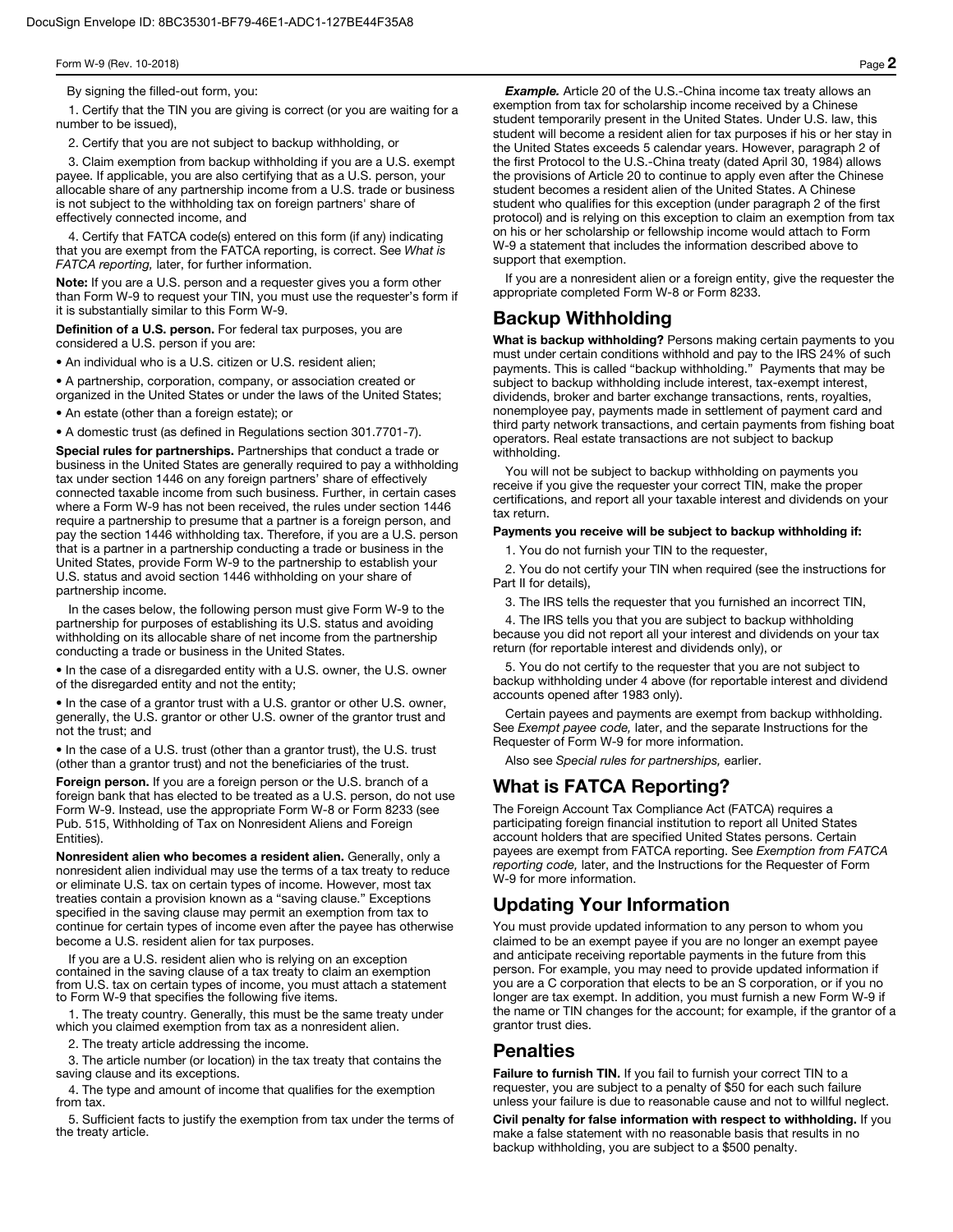Criminal penalty for falsifying information. Willfully falsifying certifications or affirmations may subject you to criminal penalties including fines and/or imprisonment.

Misuse of TINs. If the requester discloses or uses TINs in violation of federal law, the requester may be subject to civil and criminal penalties.

# Specific Instructions

### Line 1

You must enter one of the following on this line; do not leave this line blank. The name should match the name on your tax return.

If this Form W-9 is for a joint account (other than an account maintained by a foreign financial institution (FFI)), list first, and then circle, the name of the person or entity whose number you entered in Part I of Form W-9. If you are providing Form W-9 to an FFI to document a joint account, each holder of the account that is a U.S. person must provide a Form W-9.

a. Individual. Generally, enter the name shown on your tax return. If you have changed your last name without informing the Social Security Administration (SSA) of the name change, enter your first name, the last name as shown on your social security card, and your new last name.

Note: ITIN applicant: Enter your individual name as it was entered on your Form W-7 application, line 1a. This should also be the same as the name you entered on the Form 1040/1040A/1040EZ you filed with your application.

b. Sole proprietor or single-member LLC. Enter your individual name as shown on your 1040/1040A/1040EZ on line 1. You may enter your business, trade, or "doing business as" (DBA) name on line 2.

c. Partnership, LLC that is not a single-member LLC, C corporation, or S corporation. Enter the entity's name as shown on the entity's tax return on line 1 and any business, trade, or DBA name on line 2.

d. Other entities. Enter your name as shown on required U.S. federal tax documents on line 1. This name should match the name shown on the charter or other legal document creating the entity. You may enter any business, trade, or DBA name on line 2.

e. Disregarded entity. For U.S. federal tax purposes, an entity that is disregarded as an entity separate from its owner is treated as a "disregarded entity." See Regulations section 301.7701-2(c)(2)(iii). Enter the owner's name on line 1. The name of the entity entered on line 1 should never be a disregarded entity. The name on line 1 should be the name shown on the income tax return on which the income should be reported. For example, if a foreign LLC that is treated as a disregarded entity for U.S. federal tax purposes has a single owner that is a U.S. person, the U.S. owner's name is required to be provided on line 1. If the direct owner of the entity is also a disregarded entity, enter the first owner that is not disregarded for federal tax purposes. Enter the disregarded entity's name on line 2, "Business name/disregarded entity name." If the owner of the disregarded entity is a foreign person, the owner must complete an appropriate Form W-8 instead of a Form W-9. This is the case even if the foreign person has a U.S. TIN.

### Line 2

If you have a business name, trade name, DBA name, or disregarded entity name, you may enter it on line 2.

#### Line 3

Check the appropriate box on line 3 for the U.S. federal tax classification of the person whose name is entered on line 1. Check only one box on line 3.

| IF the entity/person on line 1 is<br>$a(n) \ldots$                                                                                                                                                                                                                                                                  | THEN check the box for                                                                                                                            |
|---------------------------------------------------------------------------------------------------------------------------------------------------------------------------------------------------------------------------------------------------------------------------------------------------------------------|---------------------------------------------------------------------------------------------------------------------------------------------------|
| • Corporation                                                                                                                                                                                                                                                                                                       | Corporation                                                                                                                                       |
| • Individual<br>• Sole proprietorship, or<br>• Single-member limited liability<br>company (LLC) owned by an<br>individual and disregarded for U.S.<br>federal tax purposes.                                                                                                                                         | Individual/sole proprietor or single-<br>member LLC                                                                                               |
| • LLC treated as a partnership for<br>U.S. federal tax purposes,<br>• LLC that has filed Form 8832 or<br>2553 to be taxed as a corporation,<br>or<br>• LLC that is disregarded as an<br>entity separate from its owner but<br>the owner is another LLC that is<br>not disregarded for U.S. federal tax<br>purposes. | Limited liability company and enter<br>the appropriate tax classification.<br>$(P =$ Partnership; $C = C$ corporation;<br>or $S = S$ corporation) |
| • Partnership                                                                                                                                                                                                                                                                                                       | Partnership                                                                                                                                       |
| • Trust/estate                                                                                                                                                                                                                                                                                                      | Trust/estate                                                                                                                                      |

### Line 4, Exemptions

If you are exempt from backup withholding and/or FATCA reporting, enter in the appropriate space on line 4 any code(s) that may apply to you.

#### Exempt payee code.

• Generally, individuals (including sole proprietors) are not exempt from backup withholding.

• Except as provided below, corporations are exempt from backup withholding for certain payments, including interest and dividends.

• Corporations are not exempt from backup withholding for payments made in settlement of payment card or third party network transactions.

• Corporations are not exempt from backup withholding with respect to attorneys' fees or gross proceeds paid to attorneys, and corporations that provide medical or health care services are not exempt with respect to payments reportable on Form 1099-MISC.

The following codes identify payees that are exempt from backup withholding. Enter the appropriate code in the space in line 4.

1—An organization exempt from tax under section 501(a), any IRA, or a custodial account under section 403(b)(7) if the account satisfies the requirements of section 401(f)(2)

2—The United States or any of its agencies or instrumentalities

3—A state, the District of Columbia, a U.S. commonwealth or possession, or any of their political subdivisions or instrumentalities

4—A foreign government or any of its political subdivisions, agencies, or instrumentalities

#### 5—A corporation

6—A dealer in securities or commodities required to register in the United States, the District of Columbia, or a U.S. commonwealth or possession

7—A futures commission merchant registered with the Commodity Futures Trading Commission

8—A real estate investment trust

9—An entity registered at all times during the tax year under the Investment Company Act of 1940

10—A common trust fund operated by a bank under section 584(a)

11—A financial institution

12—A middleman known in the investment community as a nominee or custodian

13—A trust exempt from tax under section 664 or described in section 4947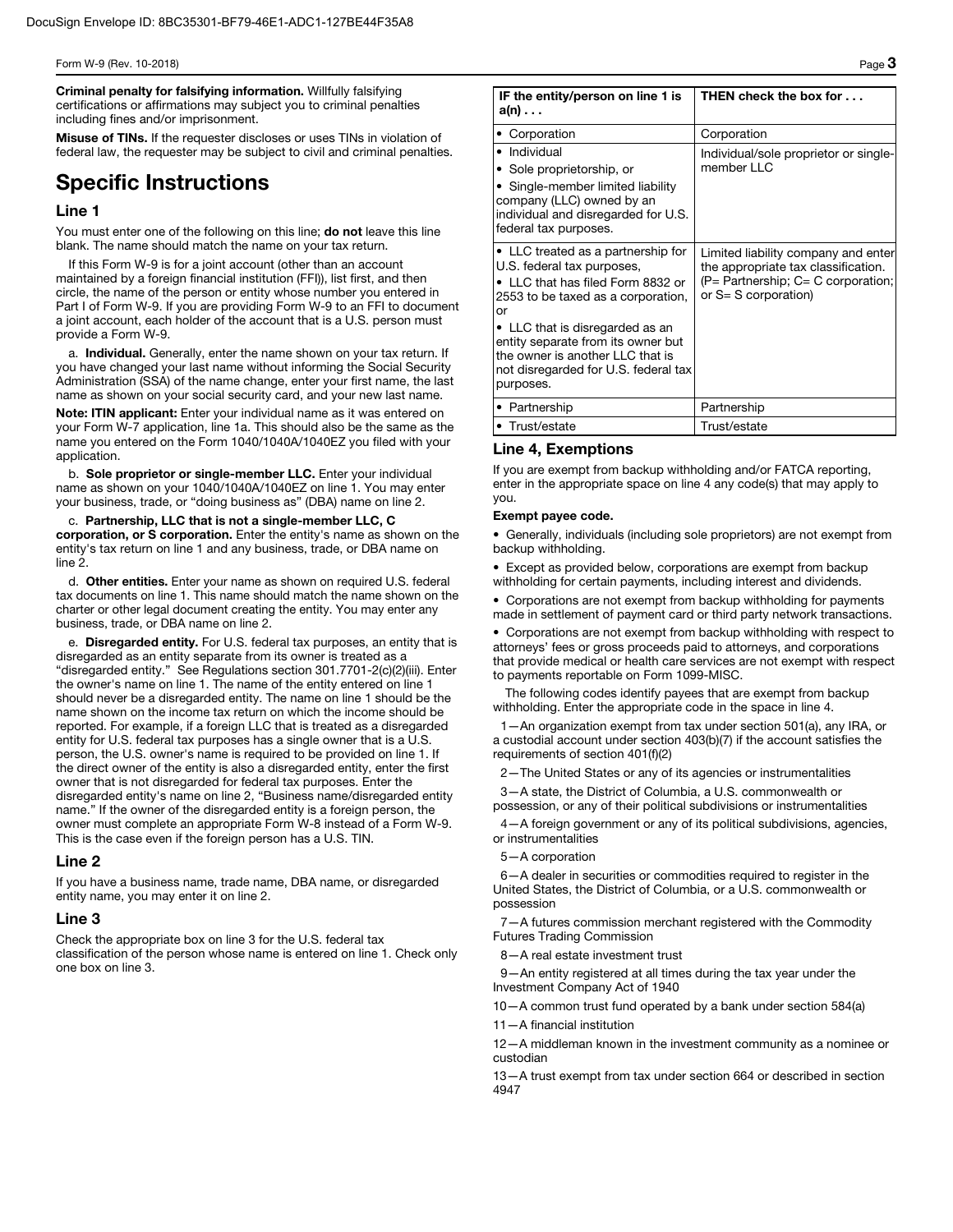### Form W-9 (Rev. 10-2018) Page  $\boldsymbol{4}$

The following chart shows types of payments that may be exempt from backup withholding. The chart applies to the exempt payees listed above, 1 through 13.

| IF the payment is for $\dots$                                                                | THEN the payment is exempt<br>for $\ldots$                                                                                                                                                                                      |
|----------------------------------------------------------------------------------------------|---------------------------------------------------------------------------------------------------------------------------------------------------------------------------------------------------------------------------------|
| Interest and dividend payments                                                               | All exempt payees except<br>for $7$                                                                                                                                                                                             |
| <b>Broker transactions</b>                                                                   | Exempt payees 1 through 4 and 6<br>through 11 and all C corporations.<br>S corporations must not enter an<br>exempt payee code because they<br>are exempt only for sales of<br>noncovered securities acquired<br>prior to 2012. |
| Barter exchange transactions and<br>patronage dividends                                      | Exempt payees 1 through 4                                                                                                                                                                                                       |
| Payments over \$600 required to be<br>reported and direct sales over<br>\$5.000 <sup>1</sup> | Generally, exempt payees<br>1 through $5^2$                                                                                                                                                                                     |
| Payments made in settlement of<br>payment card or third party network<br>transactions        | Exempt payees 1 through 4                                                                                                                                                                                                       |

 $<sup>1</sup>$  See Form 1099-MISC, Miscellaneous Income, and its instructions.</sup>

 $^2$  However, the following payments made to a corporation and<br>reportable on Form 1099-MISC are not exempt from backup withholding: medical and health care payments, attorneys' fees, gross proceeds paid to an attorney reportable under section 6045(f), and payments for services paid by a federal executive agency.

Exemption from FATCA reporting code. The following codes identify payees that are exempt from reporting under FATCA. These codes apply to persons submitting this form for accounts maintained outside of the United States by certain foreign financial institutions. Therefore, if you are only submitting this form for an account you hold in the United States, you may leave this field blank. Consult with the person requesting this form if you are uncertain if the financial institution is subject to these requirements. A requester may indicate that a code is not required by providing you with a Form W-9 with "Not Applicable" (or any similar indication) written or printed on the line for a FATCA exemption code.

A—An organization exempt from tax under section 501(a) or any individual retirement plan as defined in section 7701(a)(37)

- The United States or any of its agencies or instrumentalities

C—A state, the District of Columbia, a U.S. commonwealth or possession, or any of their political subdivisions or instrumentalities

D—A corporation the stock of which is regularly traded on one or more established securities markets, as described in Regulations section 1.1472-1(c)(1)(i)

E—A corporation that is a member of the same expanded affiliated group as a corporation described in Regulations section 1.1472-1(c)(1)(i)

F—A dealer in securities, commodities, or derivative financial instruments (including notional principal contracts, futures, forwards, and options) that is registered as such under the laws of the United States or any state

G—A real estate investment trust

H—A regulated investment company as defined in section 851 or an entity registered at all times during the tax year under the Investment Company Act of 1940

I—A common trust fund as defined in section 584(a)

J—A bank as defined in section 581

K—A broker

L—A trust exempt from tax under section 664 or described in section 4947(a)(1)

M—A tax exempt trust under a section 403(b) plan or section 457(g) plan

Note: You may wish to consult with the financial institution requesting this form to determine whether the FATCA code and/or exempt payee code should be completed.

### Line 5

Enter your address (number, street, and apartment or suite number). This is where the requester of this Form W-9 will mail your information returns. If this address differs from the one the requester already has on file, write NEW at the top. If a new address is provided, there is still a chance the old address will be used until the payor changes your address in their records.

### Line 6

Enter your city, state, and ZIP code.

## Part I. Taxpayer Identification Number (TIN)

Enter your TIN in the appropriate box. If you are a resident alien and you do not have and are not eligible to get an SSN, your TIN is your IRS individual taxpayer identification number (ITIN). Enter it in the social security number box. If you do not have an ITIN, see *How to get a TIN*  below.

If you are a sole proprietor and you have an EIN, you may enter either your SSN or EIN.

If you are a single-member LLC that is disregarded as an entity separate from its owner, enter the owner's SSN (or EIN, if the owner has one). Do not enter the disregarded entity's EIN. If the LLC is classified as a corporation or partnership, enter the entity's EIN.

Note: See *What Name and Number To Give the Requester,* later, for further clarification of name and TIN combinations.

How to get a TIN. If you do not have a TIN, apply for one immediately. To apply for an SSN, get Form SS-5, Application for a Social Security Card, from your local SSA office or get this form online at *www.SSA.gov*. You may also get this form by calling 1-800-772-1213. Use Form W-7, Application for IRS Individual Taxpayer Identification Number, to apply for an ITIN, or Form SS-4, Application for Employer Identification Number, to apply for an EIN. You can apply for an EIN online by accessing the IRS website at *www.irs.gov/Businesses* and clicking on Employer Identification Number (EIN) under Starting a Business. Go to *www.irs.gov/Forms* to view, download, or print Form W-7 and/or Form SS-4. Or, you can go to *www.irs.gov/OrderForms* to place an order and have Form W-7 and/or SS-4 mailed to you within 10 business days.

If you are asked to complete Form W-9 but do not have a TIN, apply for a TIN and write "Applied For" in the space for the TIN, sign and date the form, and give it to the requester. For interest and dividend payments, and certain payments made with respect to readily tradable instruments, generally you will have 60 days to get a TIN and give it to the requester before you are subject to backup withholding on payments. The 60-day rule does not apply to other types of payments. You will be subject to backup withholding on all such payments until you provide your TIN to the requester.

Note: Entering "Applied For" means that you have already applied for a TIN or that you intend to apply for one soon.

Caution: A disregarded U.S. entity that has a foreign owner must use the appropriate Form W-8.

## Part II. Certification

To establish to the withholding agent that you are a U.S. person, or resident alien, sign Form W-9. You may be requested to sign by the withholding agent even if item 1, 4, or 5 below indicates otherwise.

For a joint account, only the person whose TIN is shown in Part I should sign (when required). In the case of a disregarded entity, the person identified on line 1 must sign. Exempt payees, see *Exempt payee code,* earlier.

Signature requirements. Complete the certification as indicated in items 1 through 5 below.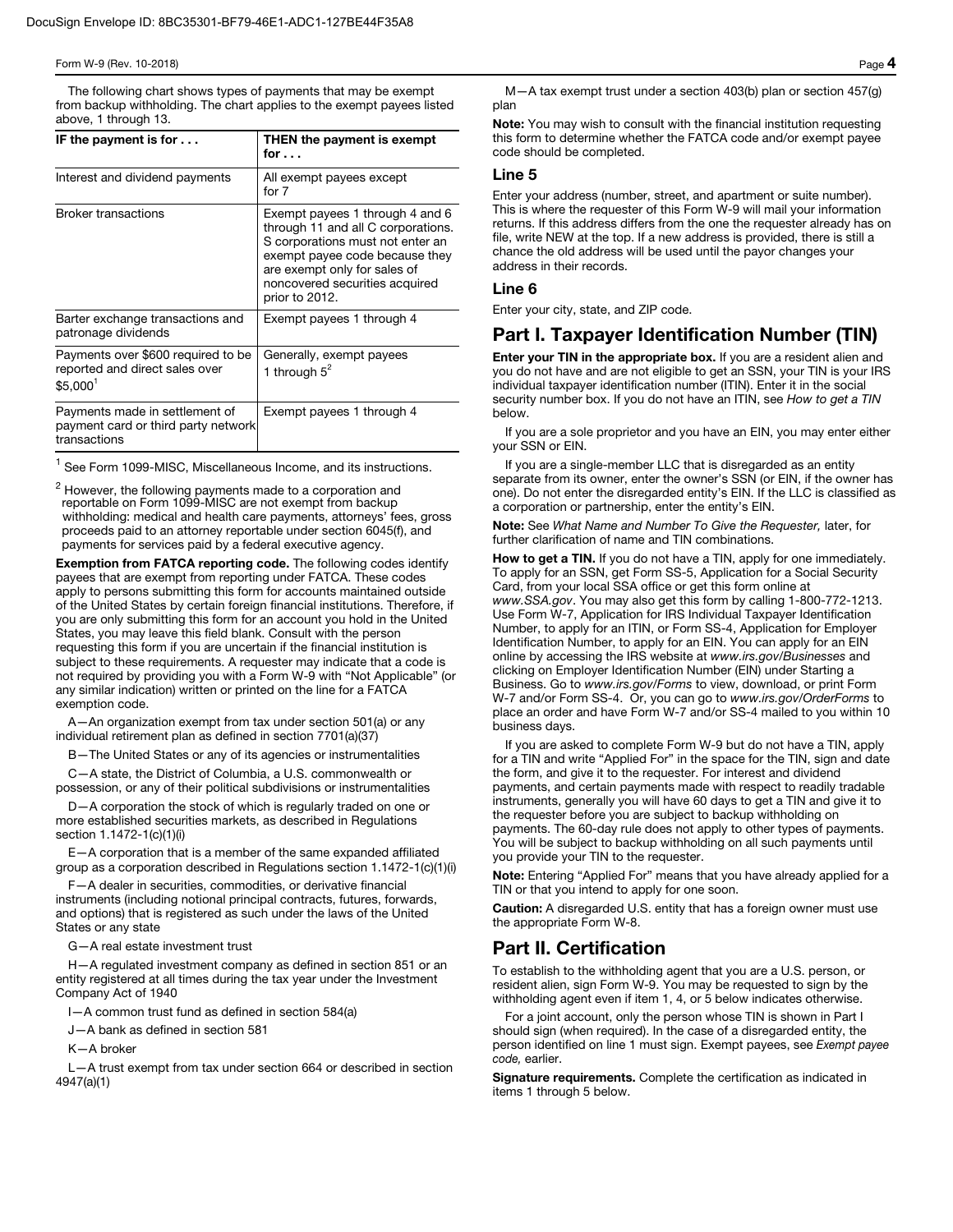1. Interest, dividend, and barter exchange accounts opened before 1984 and broker accounts considered active during 1983. You must give your correct TIN, but you do not have to sign the certification.

2. Interest, dividend, broker, and barter exchange accounts opened after 1983 and broker accounts considered inactive during 1983. You must sign the certification or backup withholding will apply. If you are subject to backup withholding and you are merely providing your correct TIN to the requester, you must cross out item 2 in the certification before signing the form.

3. Real estate transactions. You must sign the certification. You may cross out item 2 of the certification.

4. Other payments. You must give your correct TIN, but you do not have to sign the certification unless you have been notified that you have previously given an incorrect TIN. "Other payments" include payments made in the course of the requester's trade or business for rents, royalties, goods (other than bills for merchandise), medical and health care services (including payments to corporations), payments to a nonemployee for services, payments made in settlement of payment card and third party network transactions, payments to certain fishing boat crew members and fishermen, and gross proceeds paid to attorneys (including payments to corporations).

5. Mortgage interest paid by you, acquisition or abandonment of secured property, cancellation of debt, qualified tuition program payments (under section 529), ABLE accounts (under section 529A), IRA, Coverdell ESA, Archer MSA or HSA contributions or distributions, and pension distributions. You must give your correct TIN, but you do not have to sign the certification.

## What Name and Number To Give the Requester

| For this type of account:                                                                                                | Give name and SSN of:                                                                                         |
|--------------------------------------------------------------------------------------------------------------------------|---------------------------------------------------------------------------------------------------------------|
| 1. Individual                                                                                                            | The individual                                                                                                |
| 2. Two or more individuals (joint<br>account) other than an account<br>maintained by an FFI                              | The actual owner of the account or, if<br>combined funds, the first individual on<br>the account <sup>1</sup> |
| 3. Two or more U.S. persons<br>(joint account maintained by an FFI)                                                      | Each holder of the account                                                                                    |
| 4. Custodial account of a minor<br>(Uniform Gift to Minors Act)                                                          | The minor $^2$                                                                                                |
| 5. a. The usual revocable savings trust<br>(grantor is also trustee)                                                     | The grantor-trustee <sup>1</sup>                                                                              |
| b. So-called trust account that is not<br>a legal or valid trust under state law                                         | The actual owner <sup>1</sup>                                                                                 |
| 6. Sole proprietorship or disregarded<br>entity owned by an individual                                                   | The owner $^3$                                                                                                |
| 7. Grantor trust filing under Optional<br>Form 1099 Filing Method 1 (see<br>Regulations section 1.671-4(b)(2)(i)<br>(A)) | The grantor*                                                                                                  |
| For this type of account:                                                                                                | Give name and EIN of:                                                                                         |
| 8. Disregarded entity not owned by an<br>individual                                                                      | The owner                                                                                                     |
| 9. A valid trust, estate, or pension trust                                                                               | Legal entity <sup>4</sup>                                                                                     |
| 10. Corporation or LLC electing<br>corporate status on Form 8832 or<br>Form 2553                                         | The corporation                                                                                               |
| 11. Association, club, religious,<br>charitable, educational, or other tax-<br>exempt organization                       | The organization                                                                                              |
| 12. Partnership or multi-member LLC<br>13. A broker or registered nominee                                                | The partnership<br>The broker or nominee                                                                      |

| For this type of account:                                                                                                                                                                                  | Give name and EIN of: |
|------------------------------------------------------------------------------------------------------------------------------------------------------------------------------------------------------------|-----------------------|
| 14. Account with the Department of<br>Agriculture in the name of a public<br>entity (such as a state or local<br>government, school district, or<br>prison) that receives agricultural<br>program payments | The public entity     |
| 15. Grantor trust filing under the Form<br>1041 Filing Method or the Optional<br>Form 1099 Filing Method 2 (see<br>Regulations section 1.671-4(b)(2)(i)(B))                                                | The trust             |

<sup>1</sup> List first and circle the name of the person whose number you furnish. If only one person on a joint account has an SSN, that person's number must be furnished.

<sup>2</sup> Circle the minor's name and furnish the minor's SSN.

<sup>3</sup> You must show your individual name and you may also enter your business or DBA name on the "Business name/disregarded entity" name line. You may use either your SSN or EIN (if you have one), but the IRS encourages you to use your SSN.

<sup>4</sup> List first and circle the name of the trust, estate, or pension trust. (Do not furnish the TIN of the personal representative or trustee unless the legal entity itself is not designated in the account title.) Also see *Special rules for partnerships,* earlier.

\*Note: The grantor also must provide a Form W-9 to trustee of trust.

Note: If no name is circled when more than one name is listed, the number will be considered to be that of the first name listed.

# Secure Your Tax Records From Identity Theft

Identity theft occurs when someone uses your personal information such as your name, SSN, or other identifying information, without your permission, to commit fraud or other crimes. An identity thief may use your SSN to get a job or may file a tax return using your SSN to receive a refund.

To reduce your risk:

- Protect your SSN,
- Ensure your employer is protecting your SSN, and
- Be careful when choosing a tax preparer.

If your tax records are affected by identity theft and you receive a notice from the IRS, respond right away to the name and phone number printed on the IRS notice or letter.

If your tax records are not currently affected by identity theft but you think you are at risk due to a lost or stolen purse or wallet, questionable credit card activity or credit report, contact the IRS Identity Theft Hotline at 1-800-908-4490 or submit Form 14039.

For more information, see Pub. 5027, Identity Theft Information for Taxpayers.

Victims of identity theft who are experiencing economic harm or a systemic problem, or are seeking help in resolving tax problems that have not been resolved through normal channels, may be eligible for Taxpayer Advocate Service (TAS) assistance. You can reach TAS by calling the TAS toll-free case intake line at 1-877-777-4778 or TTY/TDD 1-800-829-4059.

Protect yourself from suspicious emails or phishing schemes. Phishing is the creation and use of email and websites designed to mimic legitimate business emails and websites. The most common act is sending an email to a user falsely claiming to be an established legitimate enterprise in an attempt to scam the user into surrendering private information that will be used for identity theft.